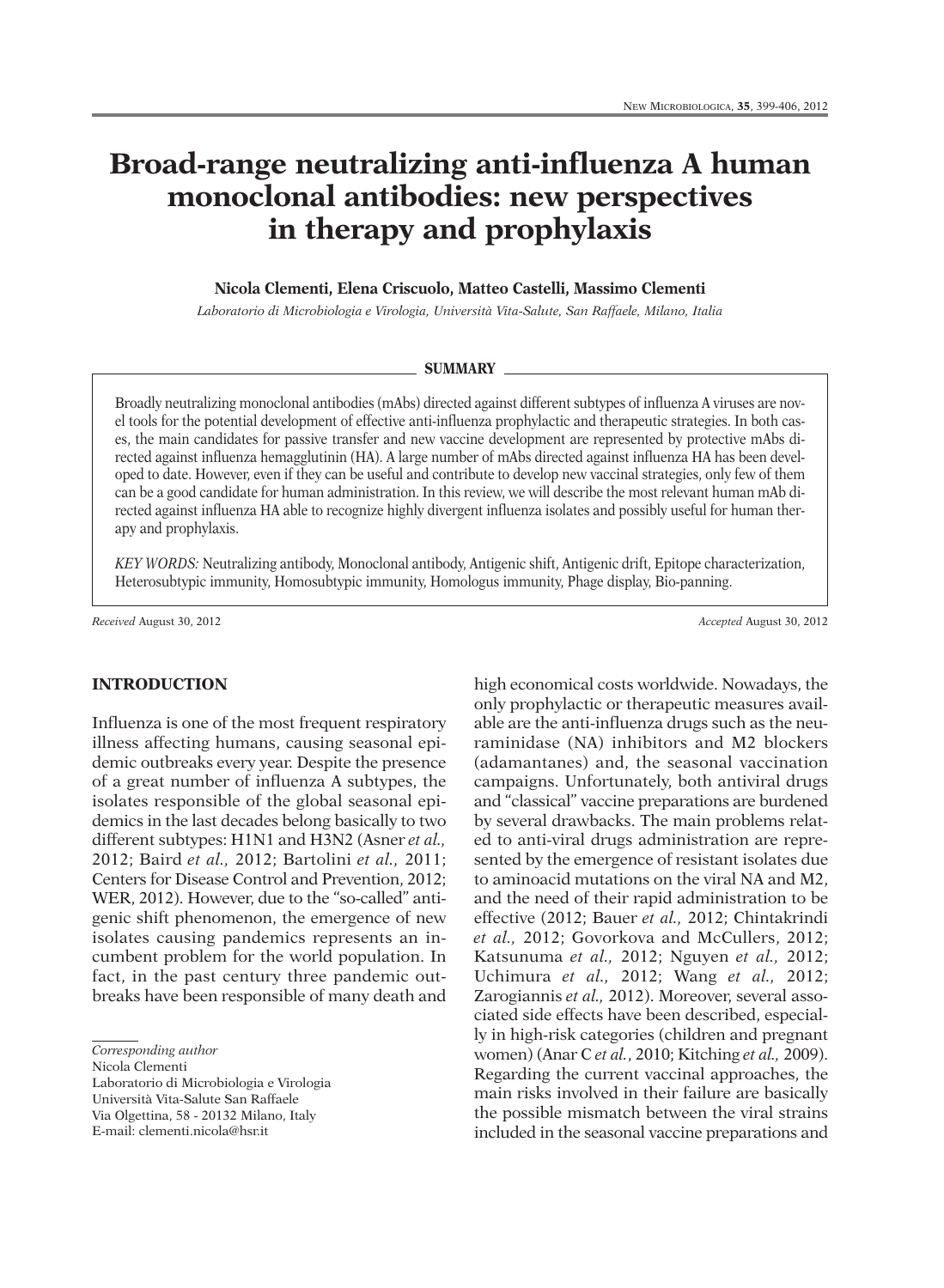the isolates circulating during epidemics. This, because the current influenza vaccine formulations are based on a process that involves the prediction of the most representative isolates circulating in the next influenza epidemic season. The "wrong" vaccine formulation predictions are basically due to the aptitude of influenza virus to undergo aminoacid mutation on its major surface glycoproteins (antigenic drift), resulting in its high variability able to elude the humoral protective response elicited by the vaccine. Obviously, the emergence of novel pandemic strains inevitably cannot be coped with the classical vaccinal approach (Blondel *et al.,* 2012; Nachtnebel *et al.,* 2012; Olivier, 2012). Given that, the need of novel anti-influenza prophylactic and therapeutic strategies are of primary importance. A key role for overcome these drawbacks can be played by the identification of human monoclonal antibodies (mAbs) able to target neutralizing epitope broadly shared among different influenza subtypes (Mancini *et al.,* 2004; Mancini *et al.,* 2011; Wang *et al.,* 2010). In this paper we will review the most promising broad range neutralizing human monoclonal antibodies directed against influenza HA to be used in clinical practice, as well as for the design of a novel epitope-based vaccine, underlining the importance of a fine epitope characterization (Figure 1).

# **Influenza hemagglutinin: a surface antigen characterized by its dual immunological propriety**

The influenza HA is the most abundant influenza surface protein. To date, sixteen different types of HAs have been identified, however, only three of them (H1, H2 and H3) have been recognized to cause pandemics in humans. The 16 subtypes are further classified on the basis of phylogenetic analysis of their sequences in two groups. Group 1 (including H1, H2 and H5 subtypes), and group 2 (including H3 subtype) (Lambert and Fauci, 2010; Nabel and Fauci, 2010). HA is present on the viral envelope as an omo-trimeric structure. Each monomer is constituted by two HA subunits: HA1 and HA2 subunit. HA1 contains the HA globular head, in which are present the syalic acid binding sites responsible for the binding with the host cell receptors. The globular head on HA1 domain, is mostly exposed on the viral surface and is the most immuno-domi-

nant region present within the molecule. Unfortunately, due to the massive immune response selective pressure elicited against the globular region, the B-cell epitopes present in this region undergo mutations responsible for the viral immune escape. HA2 is part of the so-called HA stem region, in which lies the fusion peptide allowing the post-entry membrane fusion between viral envelope and endosomal vescicle. The stem region of HA consisting in the whole HA2 region and part of HA1 region, is the most conserved region among the different HAs. It contains regions widely shared also among isolates belonging to phylogenetic group 1 and group 2 of HA (Skehel and Wiley, 2000). Nevertheless, these conserved regions are poorly immunogenic (Asner *et al.,* 2012) when presented to the host immune system in the HA naïve form (contained in the classical vaccine preparations and present on the viral surface as well).

# **Human neutralizing mAbs directed against HA**

The viral neutralization of a mAb directed against HA can be mainly clustered into two different mechanisms. The first is the interference with the HA binding to the host cell receptor (this is the case of the Abs directed against the major antigenic HA sites), the second one, is the blocking of viral envelope fusion with the endosomal membrane (Skehel and Wiley, 2000). Obviously, the most abundant antibodies naturally produced against HA are mainly directed against the globular head and interfere with the antigen-receptor docking. The antibodies directed against the hypervariable antigenic sites, are usually endowed with strong neutralizing activity (homologus immunity) but their very limited neutralization range make them not useful from the clinical point of view. On the contrary, the Abs able to interfere with the fusion process, poorly induced by viral infection or vaccination as well, are endowed with broad range neutralizing activity against highly divergent influenza virus isolates, and represent the best candidates for a temptative use in therapy and prophylaxis.

# *Human monoclonal antibodies directed against HA-stem region*

There are many mAbs directed against HA. However, only few of them can be considered pu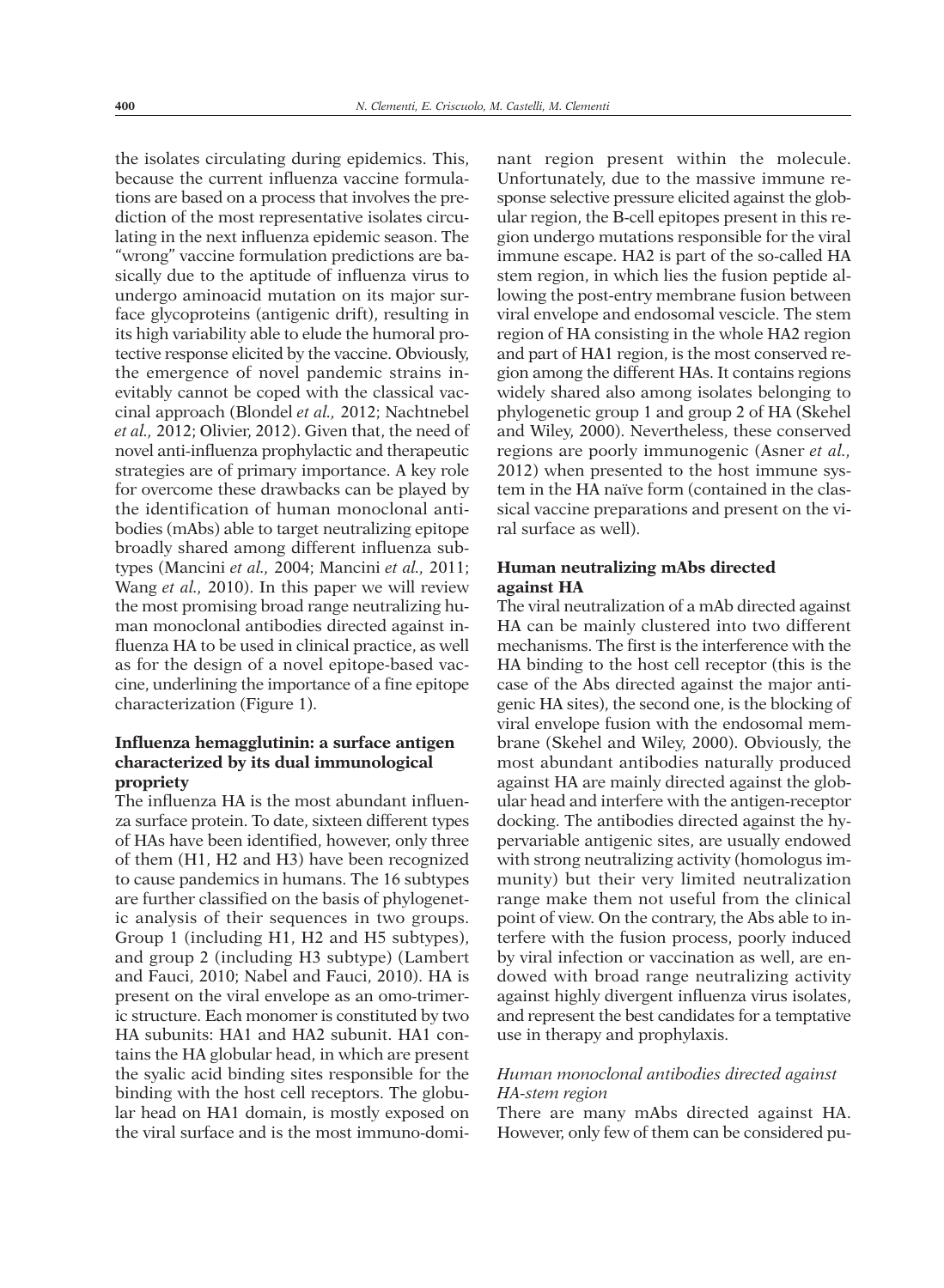tative candidates for human administration as already reported for the treatment or prophylaxis of other viral infections (Burioni *et al.,* 2008b). In fact, to be considered as good candidates for the human administration, they have to be endowed with some features. First of all, they have to be considered safe for humans. Secondly, they must be directed against widely shared HA epitopes, allowing their usage for the treatment of severe influenza illness caused by influenza isolates that can differ in their antigenic asset (heterosubtypic neutralizing activity). Thirdly, they should be endowed with strong neutralizing activity, allowing their *in vivo* use at low dosing.

Currently, only few research groups have described human mAbs endowed with such characteristics and endowed with heterosubtypic neutralizing activity as well (Table 1). Moreover, even if all the mAbs feature heterosubtypic neutralizing activity and recognize different conserved epitopes on the HA stem, the strategy adopted for their isolation is often completely different. In fact, the different strategies adopted span from the isolation from phage-display libraries (successful strategy widely used for the molecular cloning of mAbs directed against a plurality of microbial phatogens and allowing the selection of mAbs with different biological features) (Bugli *et al.*, 2011 Burioni *et al.,* 1998; Burioni *et al.,* 1994; Clementi *et al.,* 2012; Kashyap *et al.,* 2008; Mancini *et al.,* 2009; Sautto *et al.,* 2012a; Solforosi *et al.,* 2012; Sui *et al.,* 2009; Throsby *et al.,* 2008), or directly from human peripheral B-cells (Burioni *et al.,* 2010; Burioni *et al.,* 2009b; Corti *et al.,* 2011). This panel of human mAbs belongs to only three distinct VH-gene subfamilies: VH1- 69, VH3-30 and VH3-23. More interestingly, all the mAbs directed against HAs belonging to phy-

logenetic group 1 are VH1-69 (gene usage often associated with autoimmune diseases) (Perotti *et al.,* 2008; Pos *et al.,* 2009; Sautto *et al.,* 2012b; Van Es *et al.*, 1992) except a single mAb (named PN-SIA49 and characterized by a very strong neutralization activity) directed against group 1 as well and belonging to VH3-23 subfamily (De Marco *et al.,* 2012). On the contrary, the only two human mAbs described to date in literature as able to neutralize viral isolates belonging to group 1 and 2 show a VH3-30 gene rearrangement. These mAbs, named FI6v3 and PN-SIA28 are both able to recognize pandemic strains and are both directed against HA-stem region, suggesting a post-entry inhibition of membrane fusion as neutralizing mechanism. Moreover, both mAbepitopes have been well characterized even if using different approaches, suggesting the inclusion of a part of the fusion peptide as portion of mAbs epitopes (Clementi *et al.,* 2011; Corti *et al.,* 2011). In order to investigate the potency of these Abs several neutralization assays as well as *in vivo* studies have been performed (Clementi *et al.*, 2011; Corti *et al.,* 2011; De Marco *et al.,* 2012). Both PN-SIA28 and the human optimized FI6v3, showed a good neutralization potency even if, the techniques used for their potency calculation were not completely comparable. Together, all the results suggest that antibodies featuring similar characteristics can be stimulated by natural infection or by vaccination as well and, therefore, may represent a potential weapon, not only for new passive immunoprophylaxis strategies (Burioni *et al.,* 2009a; Mancini *et al.,* 2012), but also for new epitope-based vaccinal approaches setting-up (Burton and Parren, 2000; Karlsson Hedestam *et al.,* 2008; Nabel and Fauci, 2010). These mAbs will be briefly described in the fol-

| mAb                                        | Isolation technique      | V-gene germline                  | Specificity                                     | References                                       |
|--------------------------------------------|--------------------------|----------------------------------|-------------------------------------------------|--------------------------------------------------|
| A06<br>CR6261<br>F10                       | Phage-display library    | VH1-69<br>VH1-69<br>VH1-69       | HA subtypes belonging to group 1                | Kashyap et al.<br>Throsby et al.<br>Sui et al.   |
| PN-SIA49<br>PN-SIA28<br>FI <sub>6v</sub> 3 | Human peripheral B-cells | $VH3-23$<br>$VH3-30$<br>$VH3-30$ | HA subtypes belonging to group 1<br>and group 2 | Burioni et al.<br>Burioni et al.<br>Corti et al. |

TABLE 1 - *Human mAbs directed against conserved HA regions and endowed with broad neutralizing activity.*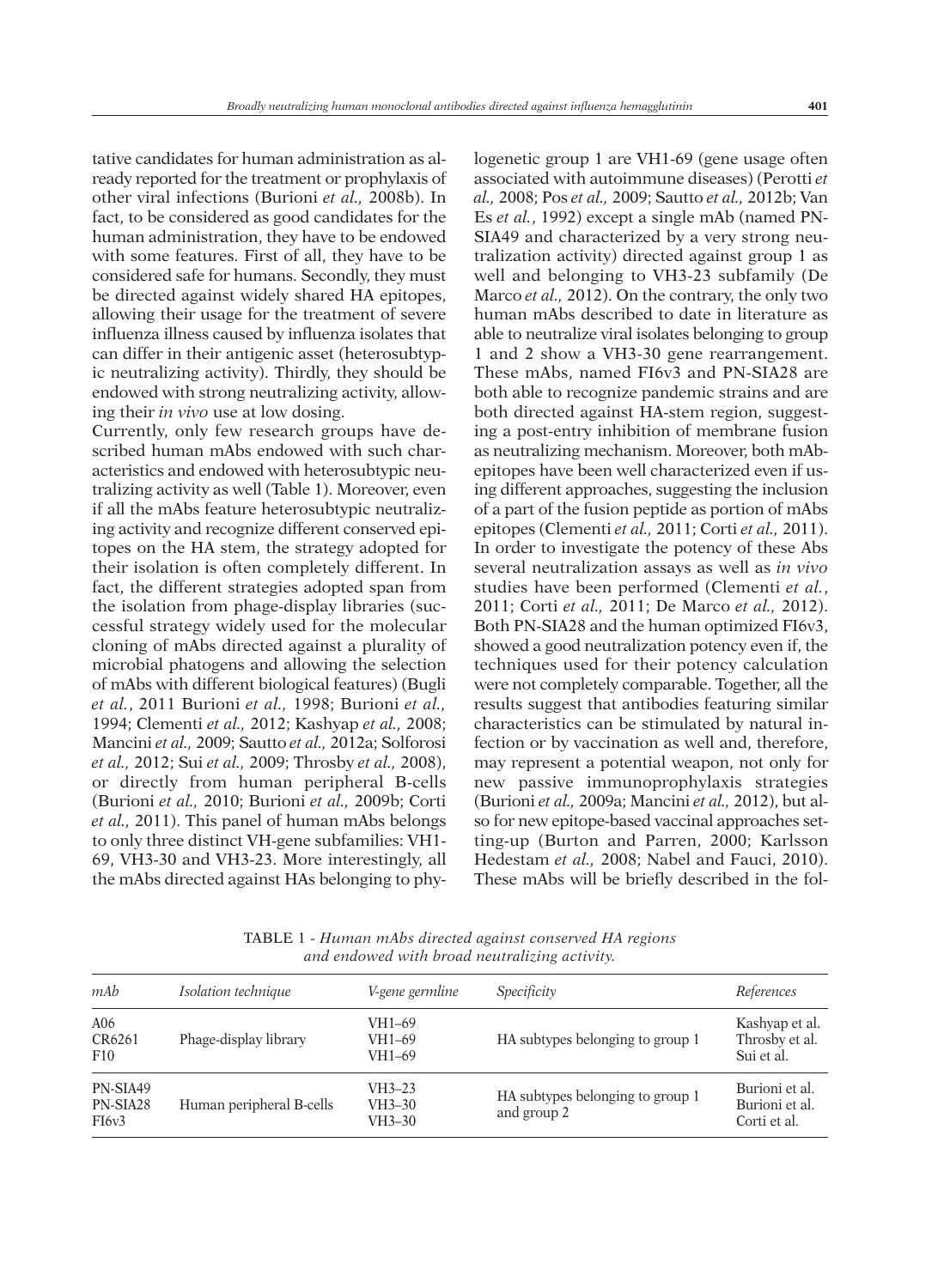lowing paragraph underlining their most important features.

## *A06*

A06 (Kashyap *et al.,* 2008) was cloned from a human bone marrow library belonging to a patient infected by an avian strain of influenza virus belonging to H5N1 subtype and then selected using phage display technique. As shown in the Table 1, this mAb belong to VH1-69 gene rearrangement. It is able to recognize and neutralize both H1N1 and H5N1 influenza A subtypes (*Minimum Inhibitory Concentration* 9-83 µg/mL for H1N1 and 2-11 µg/mL for H5N1). Its efficacy was also tested *in vivo* using mouse models and its epitope encompasses aminoacid residues on the  $\alpha$ -helix A of the HA2 on the stem region of HA.

### *CR6261*

CR6261 (Throsby *et al.,* 2008) was cloned using phage display libraries from human healthy vaccinated donors. It uses a gene rearrangement

VH1-69 (Table 1). It neutralizes viral isolates belonging to influenza Group 1 (IC $_{50}$  for isolate belonging to H5N1 subtype: 0.55-3.71 µg/mL and for H9N2 5.24-14.87 µg/mL). It was also tested *in vivo* showing therapeutic efficacy (five days post infection) after challenges with strains belonging to H5N1 and H1N1 subtypes. Its epitope was identified through co-crystal resolution approaches and it lies on the stem region of HA.

#### *F10*

F10 (Sui *et al.,* 2009) was selected with H5N1- HAs from a phage display library obtained from a pool of peripheral B-cells from individuals not previously infected by H5N1 isolates. F10 showed *in vitro* neutralizing activity against isolates belonging to influenza Group 1 (H1, H2, H5, H6, H11), moreover it protects *in vivo* against lethal challenges of H5N1 virus. It target the HA stem region and its epitope mapping was performed by crystallization studies with H5N1 bound HA.



FIGURE 1 - *Principal uses of the most promising human mAbs directed against influenza isolates belonging to dif*ferent subtypes: it is highlighted how a mAb can be a useful tool for both clinical use and research purposes.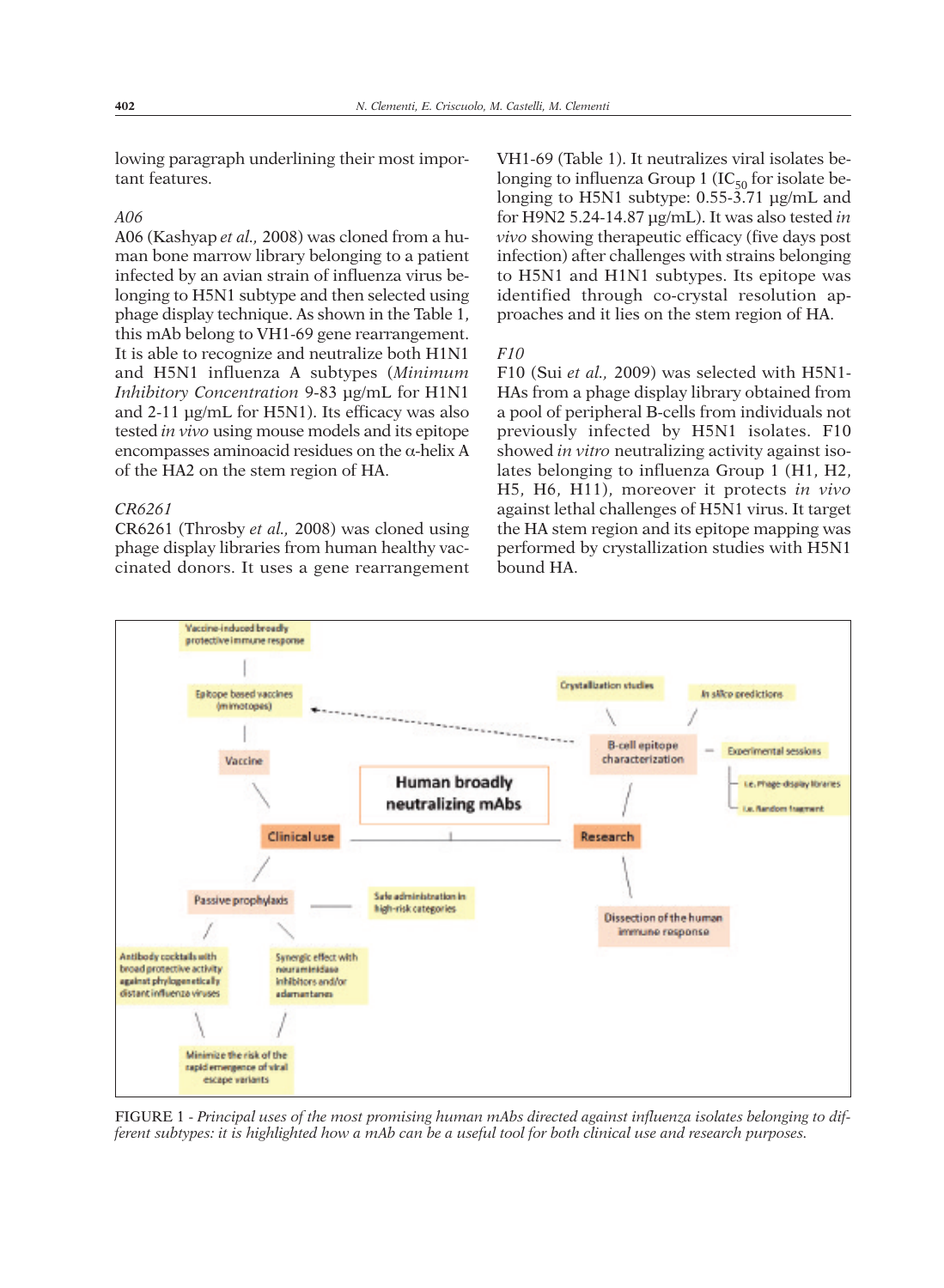#### *PN-SIA49*

PN-SIA49 (De Marco *et al.*, 2012) was isolated from an healthy donor with negative clinical history for influenza in the last decade. It belongs to VH3-23 subfamily (Table 1) and recognizes a conserved epitope in the stem region of HA. PN-SIA49 features a very high *in vitro* neutralization potency against all the Group 1 tested strains except H9N2 avian tested strain ( $IC_{50}$  0.2-1.9  $\mu$ g/mL against H1, H2, H5). More importantly, it showed protective activity in mouse models when administrated twenty four hours after the lethal challenges with H1N1 and H5N1 isolates.

# *PN-SIA28*

PN-SIA28 (Clementi *et al.*, 2011) was isolated from an healthy donor with negative clinical history for influenza in the last decade. It belongs to VH3-30 subfamily and recognizes a widely shared epitope among influenza HAs belonging to Group 1 and Group 2 isolates. PN-SIA28 epitope lies on the stem region of HA and encompasses HA1 and HA2 as well. Its biological activity was tested *in vitro* showing very low  $IC_{50}$  against the highly divergent tested isolates, comprising H1N1 2009 pandemic and avian H5N1 isolates (IC $_{50}$  against Group 1 and 2 tested isolates 0.4-2.8 µg/mL).

#### *FI6v3*

FI6v3 mAb (Corti *et al.,* 2011) was isolated from peripheral B-cells from vaccinated patients. It belongs to VH3-30 subfamily and recognizes a broadly shared epitope located on the stem region of influenza virus Group 1 and 2. The FI6v3 epitope was identified by crystallization with bound HA. After its optimization, obtained through two mutations eliminating an isomerization site and a protease binding site, it was tested *in vitro* showing IC<sub>50</sub> comprises between 1 and 12 µg/mL against the tested strains belonging to influenza phylogenetic Group 1 and 2. Its efficacy was assayed also *in vivo* against ferrets and mice.

### **CONCLUDING REMARKS**

The availability of new human neutralizing monoclonal antibodies directed against widely shared epitopes on influenza hemmagglutinin represent a major advance to fight the severe in-

fluenza illness through their synergic usage with the antiviral drugs available to date (Figure 1). Nowadays, the panel of mAb showing similar features is restricted to few molecules (Clementi *et al.,* 2011; Corti *et al.,* 2011; De Marco *et al.,* 2012; Kashyap *et al.,* 2008; Sui *et al.,* 2009; Throsby *et al.,* 2008). These molecules are opening new perspectives in the field of therapy and prophylaxis of influenza infection and allowing the understanding of the virus-host interplay at a very deep level (Figure 1).

Moreover, these mAbs can also allow the design of novel vaccination strategies that can benefit of novel techniques such as the anti-idiotype generation approaches (Burioni *et al.*, 2008a; Karpatkin *et al.,* 1992; Zhou *et al.,* 1994; Zhou *et al.,* 1990) and the *in silico* design of new molecules mimicking the protective antigen region bound by the mAbs (Nabel and Fauci, 2010). Notwithstanding, the availability of mAbs such as those briefly described in this minireview could represent the starting point for the generation of new classes of antiviral drugs and new vaccines able to elicit a broad protective humoral immune response against a plurality of influenza isolates, even phylogenetically highly divergent each other.

#### **REFERENCES**

- ANAR C., BICMEN C., YAPICIOGLU S., UNSAL I., HALICOLAR H., YILMAZ. (2010). Evaluation of clinical data and antibody response following influenza vaccination in patients with chronic obstructive pulmonary disease. *New Microbiol.* **33** (2), 117-127.
- ASNER S., PECI A., MARCHAND-AUSTIN A., WINTER A.L., OLSHA R., KRISTJANSON E., LOW D. E., GUBBAY J.B. (2012). Respiratory viral infections in institutions from late stage of the first and second waves of pandemic influenza A (H1N1) 2009, Ontario, Canada. *Influenza Other Respi. Viruses.* **6** (3), e11-e15.
- BAIRD J.S., BUET A., HYMES S.R., RAVINDRANATH T.M., ZACKAI S., CANNON J.M., MESSINA M., SURY J., GREEN R., DELLA-LATTA P., JENKINS S.G., GREENWALD B.M., FURUYA E.Y., GRAHAM P.L., 3RD, SONNETT F.M., PLATT S., DELAMORA P., SAIMAN L. (2012). Comparing the clinical severity of the first versus second wave of 2009 Influenza A (H1N1) in a New York City pediatric healthcare facility. *Pediatr. Crit. Care Med.* **13** (4), 375-380.
- BARTOLINI B., CHILLEMI G., ABBATE I., BRUSELLES A., ROZERA G., CASTRIGNANÒ T., PAOLETTI D., PICARDI E., DESIDERI A., PESOLE G., CAPOBIANCHI M.R. (2011).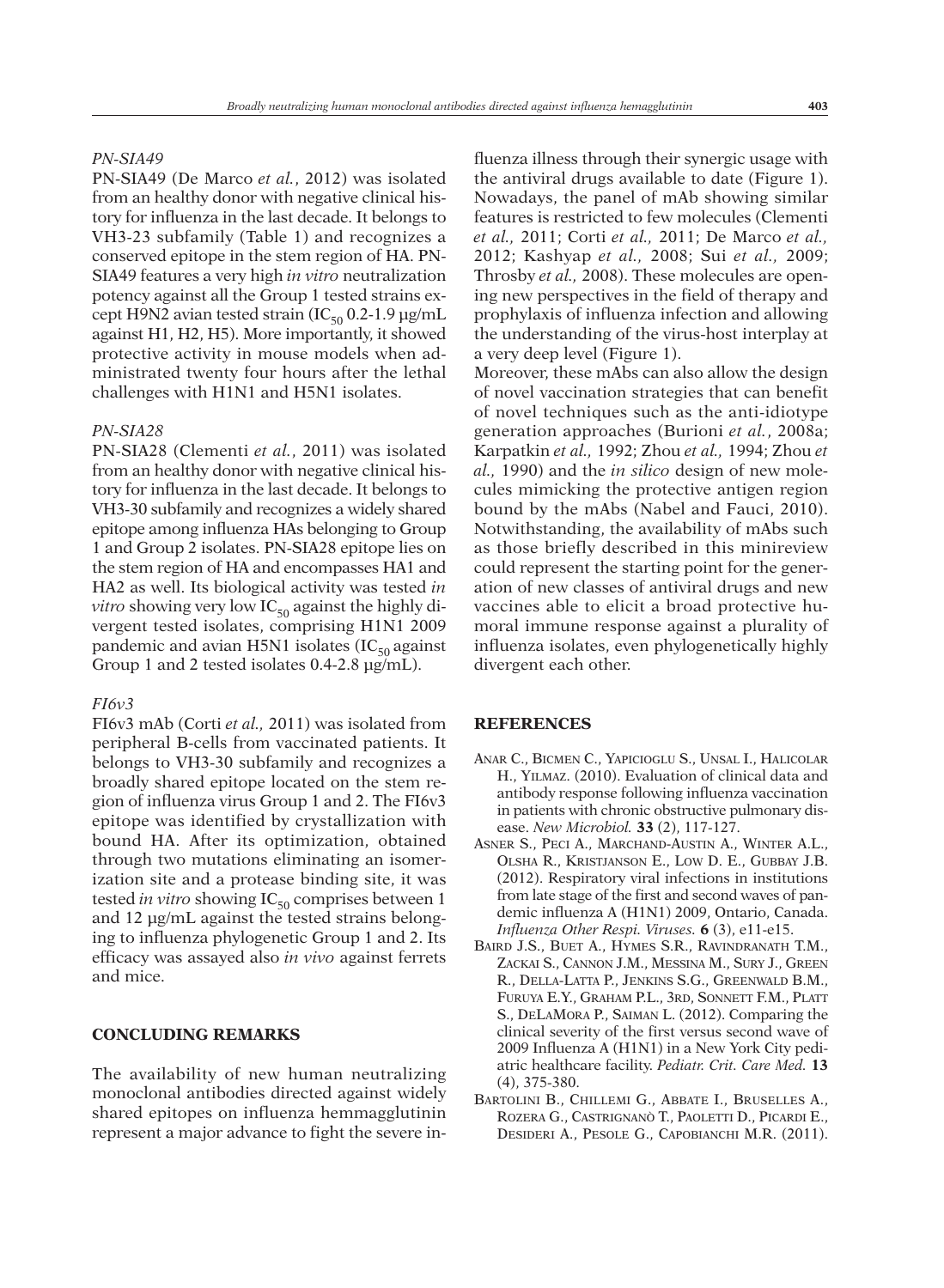Assembly and characterization of pandemica influenza A H1N1 genome in nasopharyngal swabs using high-troughput pyrosequencing. *New Microbiol*. **34** (4), 391-397.

- BAUER K., DURRWALD R., SCHLEGEL M., PFARR K., TOPF D., WIESENER N., DAHSE H.M., WUTZLER P., SCHMIDTKE M. (2012). Neuraminidase inhibitor susceptibility of swine influenza A viruses isolated in Germany between 1981 and 2008. *Med. Microbiol. Immunol.* **201** (1), 61-72.
- BLONDEL B., MAHJOUB N., DREWNIAK N., LAUNAY O., GOFFINET F. (2012). Failure of the vaccination campaign against A(H1N1) influenza in pregnant women in France: results from a national survey. *Vaccine.* **3** (38), 5661-5665.
- BUGLI F., PARONI STERBINI F., GRAFFEO R., CARIDI F., IANTOMASI R., TORELLI R., MASUCCI L., CATTANI P., FADDA G. (2011). Effective use of nitrocellulose-blotted antigens for phage display monoclonal antibody selection. *New Microbiol.* **34** (3), 281-286.
- BURIONI R., CANDUCCI F., CLEMENTI M. (2009a). Pregnancy and H1N1 infection. *Lancet.* **374** (9699), 1417-1418.
- BURIONI R., CANDUCCI F., MANCINI N., CLEMENTI N., SASSI M., DE MARCO D., DIOTTI R.A., SAITA D., SAMPAOLO M., SAUTTO G., PIANEZZE M., CLEMENTI M. (2010). Monoclonal antibodies isolated from human B cells neutralize a broad range of H1 subtype influenza A viruses including swine-origin Influenza virus (S-OIV). *Virology.* **399** (1), 144-152.
- BURIONI R., CANDUCCI F., MANCINI N., CLEMENTI N., SASSI M., DE MARCO D., SAITA D., DIOTTI R.A., SAUTTO G., SAMPAOLO M., CLEMENTI M. (2009b). Molecular cloning of the first human monoclonal antibodies neutralizing with high potency swine-origin influenza A pandemic virus (S-OIV). *New Microbiol.* **32** (4), 319-324.
- BURIONI R., MANCINI N., DE MARCO D., CLEMENTI N., PEROTTI M., NITTI G., SASSI M., CANDUCCI F., SHVELA K., BAGNARELLI P., MASCOLA J.R., CLEMENTI M. (2008a). Anti-HIV-1 response elicited in rabbits by anti-idiotype monoclonal antibodies mimicking the CD4-binding site. *PLoS One* **3** (10), e3423.
- BURIONI R., PEROTTI M., MANCINI N., CLEMENTI M. (2008b). Perspectives for the utilization of neutralizing human monoclonal antibodies as anti-HCV drugs. *J. Hepatol.* 49 (2), 299-300.
- BURIONI R., PLAISANT P., MANZIN A., ROSA D., DELLI CARRI V., BUGLI F., SOLFOROSI L., ABRIGNANI S., VARALDO P. E., FADDA G., CLEMENTI M. (1998). Dissection of human humoral immune response against hepatitis C virus E2 glycoprotein by repertoire cloning and generation of recombinant Fab fragments. *Hepatology. 28* (3), 810-814.
- BURIONI R., WILLIAMSON R.A., SANNA P. P., BLOOM F.E., BURTON D.R. (1994). Recombinant human Fab to glycoprotein D neutralizes infectivity and prevents cell-to-cell transmission of herpes simplex viruses

1 and 2 in vitro. *Proc. Natl. Acad. Sci. USA.* **91** (1), 355-359.

- BURTON D.R., PARREN P.W. (2000). Vaccines and the induction of functional antibodies: time to look beyond the molecules of natural infection? *Nat. Med.* **6** (2), 123-125.
- CENTERS FOR DISEASE CONTROL AND PREVENTION. (2012). Update: Influenza activity - United States, October 2, 2011-February 11, 2012. *MMWR Morb. Mortal. Wkly. Rep.* **61** (7), 123-128.
- CHINTAKRINDI A., D'SOUZA C., KANYALKAR M. (2012). Rational development of neuraminidase inhibitor as novel anti-flu drug. *Mini Rev. Med. Chem.*
- CLEMENTI N., DE MARCO D., MANCINI N., SOLFOROSI L., MORENO G. J., GUBAREVA L.V., MISHIN V., DI PIETRO A., VICENZI E., SICCARDI A.G., CLEMENTI M., AND BURIONI R. (2011). A human monoclonal antibody with neutralizing activity against highly divergent influenza subtypes. *PLoS One.* **6** (12), e28001.
- CLEMENTI N., MANCINI N., SOLFOROSI L., CASTELLI M., CLEMENTI M., BURIONI R. (2012). Phage displaybased strategies for cloning and optimization of monoclonal antibodies directed against human pathogens. *Int. J. Mol. Sci.* **13** (7), 8273-8292.
- CORTI D., VOSS J., GAMBLIN S.J., CODONI G., MACAGNO A., JARROSSAY D., VACHIERI S.G., PINNA D., MINOLA A., VANZETTA F., SILACCI C., FERNANDEZ-RODRIGUEZ B.M., AGATIC G., BIANCHI S., GIACCHETTO-SASSELLI I., CALDER L., SALLUSTO F., COLLINS P., HAIRE L.F., TEMPERTON N., LANGEDIJK J.P., SKEHEL J.J., LANZAVECCHIA A. (2011). A neutralizing antibody selected from plasma cells that binds to group 1 and group 2 influenza A hemagglutinins. *Science.* **333** (6044), 850-6.
- DE MARCO D., CLEMENTI N., MANCINI N., SOLFOROSI L., MORENO G.J., SUN X., TUMPEY T.M., GUBAREVA L.V., MISHIN V., CLEMENTI M., BURIONI R. (2012). A non-VH1-69 heterosubtypic neutralizing human monoclonal antibody protects mice against H1N1 and H5N1 viruses. *PLoS One.* **7** (4), e34415.
- GOVORKOVA E.A., MCCULLERS J.A. (2012). Therapeutics Against Influenza. *Curr. Top. Microbiol. Immunol*.
- KARLSSON HEDESTAM G.B., FOUCHIER R.A., PHOGAT S., BURTON D.R., SODROSKI J., WYATT R.T. (2008). The challenges of eliciting neutralizing antibodies to HIV-1 and to influenza virus. *Nat. Rev. Microbiol.* **6** (2), 143-155.
- KARPATKIN S., NARDI M.A., KOURI Y.H. (1992). Internalimage anti-idiotype HIV-1gp120 antibody in human immunodeficiency virus 1 (HIV-1)-seropositive individuals with thrombocytopenia. *Proc. Natl. Acad. Sci. USA.* **89** (4), 1487-1491.
- KASHYAP A.K., STEEL J., ONER A.F., DILLON M.A., SWALE R.E., WALL K.M., PERRY K.J., FAYNBOYM A., ILHAN M., HOROWITZ M., HOROWITZ L., PALESE P., BHATT R. R., LERNER R.A. (2008). Combinatorial antibody libraries from survivors of the Turkish H5N1 avian influenza outbreak reveal virus neutralization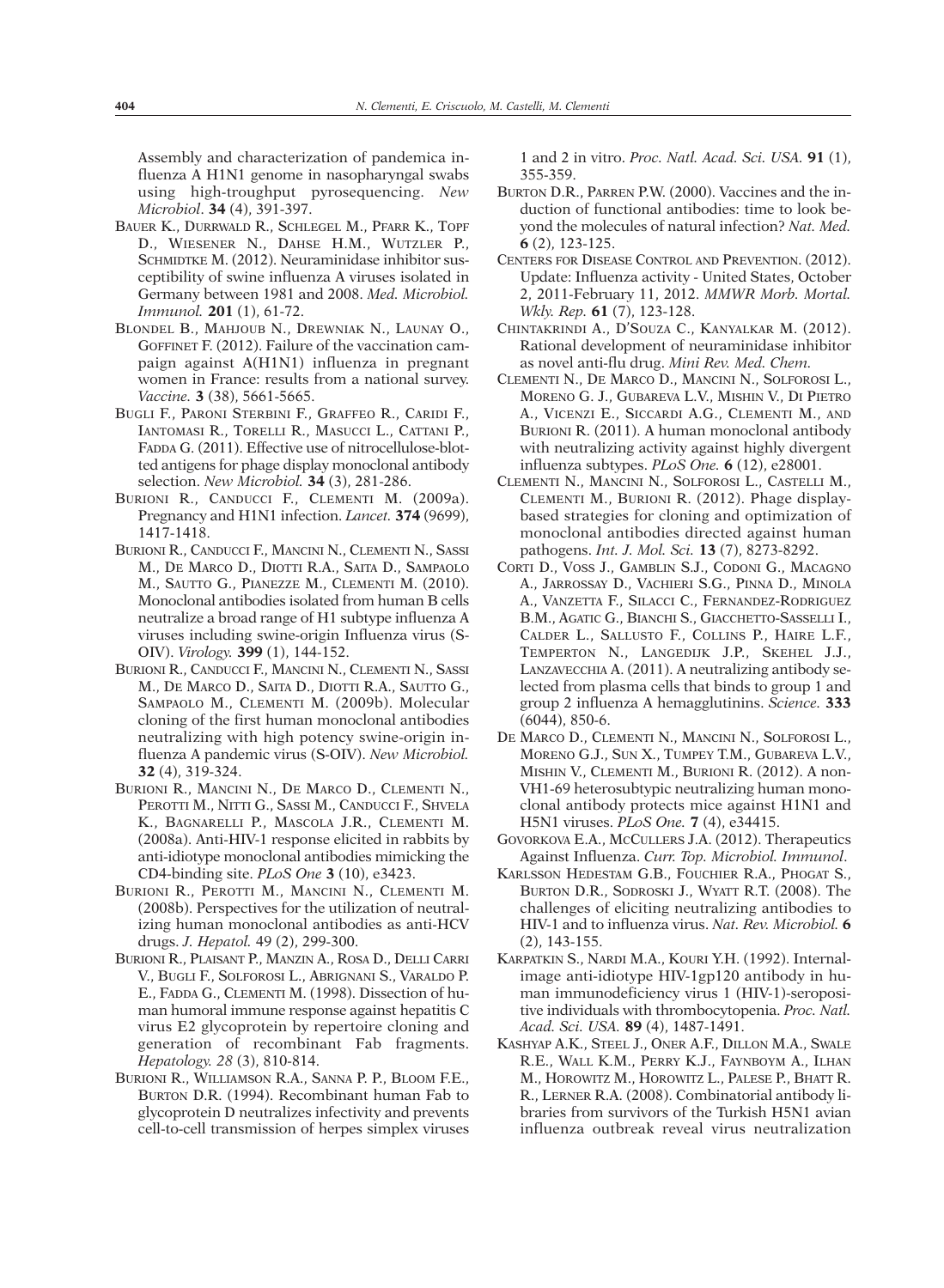strategies. *Proc. Natl. Acad. Sci. USA.* **105** (16), 5986-5991.

- KATSUNUMA T., MATSUI T., IWATA T., NAMBU M., KONDO N. (2012). Hospitalizations associated with pandemic influenza A (H1N1) 2009 in asthmatic children in Japan. *Allergol. Int.* **61** (1), 75-82.
- KITCHING A., ROCHE A., BALASEGARAM S., HEATHCOCK R., MAGUIRE H. (2009). Oseltamivir adherence and side effects among children in three London schools affected by influenza A(H1N1)v, May 2009 - an internet-based cross-sectional survey. *Euro. Surveill.* **14** (30), 19287.
- LAMBERT L.C., FAUCI A.S. (2010). Influenza vaccines for the future. *N. Engl. J. Med.* **363** (21), 2036-2044.
- MANCINI N., CLEMENTI M., BURIONI R. (2012). Natalizumab-associated progressive multifocal leukoencephalopathy. *N. Engl. J. Med.* **367** (9), 871-872.
- MANCINI N., DIOTTI R.A., PEROTTI M., SAUTTO G., CLEMENTI N., NITTI G., PATEL A.H., BALL J.K., CLEMENTI M., BURIONI R. (2009). Hepatitis C virus (HCV) infection may elicit neutralizing antibodies targeting epitopes conserved in all viral genotypes. *PLoS One.* **4** (12), e8254.
- MANCINI N., SOLFOROSI L., CLEMENTI N., DE MARCO D., CLEMENTI M., BURIONI R. (2011). A potential role for monoclonal antibodies in prophylactic and therapeutic treatment of influenza. *Antiviral. Re*s. **92** (1), 15-26.
- MANCINI N., CARLETTI S, PEROTTI M, CANDUCCI F, MAMMARELLA M, SAMPAOLO M, BURIONI R. (2004). Phage display for the production of human monoclonal antibodies against human pathogens. *New Microbiol.* **27**, 315-328.
- NABEL G.J., FAUCI A.S. (2010). Induction of unnatural immunity: prospects for a broadly protective universal influenza vaccine. *Nat. Med.* **16** (12), 1389-1391.
- NACHTNEBEL M., GREUTELAERS B., FALKENHORST G., JORGENSEN P., DEHNERT M., SCHWEIGER B., TRADER C., BUDA S., ECKMANNS T., WICHMANN O., HELLENBRAND W. (2012). Lessons from a one-year hospital-based surveillance of acute respiratory infections in Berlin- comparing case definitions to monitor influenza. *BMC Public Health.* **12**, 245.
- NGUYEN H.T., FRY A.M., GUBAREVA L.V. (2012). Neuraminidase inhibitor resistance in influenza viruses and laboratory testing methods. *Antivir. Ther.* **17** (1 Pt B), 159-173.
- OLIVIER C.W. (2012). Influenza vaccination coverage rate in children: reasons for a failure and how to go forward. *Hum. Vaccin. Immunother.* **8** (1), 107-118.
- PEROTTI M., GHIDOLI N., ALTARA R., DIOTTI R.A., CLEMENTI N., DE MARCO D., SASSI M., CLEMENTI M., BURIONI R., MANCINI N. (2008). Hepatitis C virus (HCV)-driven stimulation of subfamily-restricted natural IgM antibodies in mixed cryoglobulinemia. *Autoimmun. Rev.* **7** (6), 468-472.
- POS W., LUKEN B.M., HOVINGA J.A., TURENHOUT E.A., SCHEIFLINGER F., DONG J.F., FIJNHEER R., VOORBERG

J. (2009). VH1-69 germline encoded antibodies directed towards ADAMTS13 in patients with acquired thrombotic thrombocytopenic purpura. *J. Thromb. Haemost.* **7** (3), 421-428.

- SAUTTO G., MANCINI N., DIOTTI R.A., SOLFOROSI L., CLEMENTI M., BURIONI R. (2012a). Anti-hepatitis C virus E2 (HCV/E2) glycoprotein monoclonal antibodies and neutralization interference. *Antiviral. Res.* **96** (1), 82-89.
- SAUTTO G., MANCINI N., SOLFOROSI L., DIOTTI R.A., CLEMENTI M., BURIONI R. (2012b). HCV proteins and immunoglobulin variable gene (IgV) subfamilies in HCV-induced type II mixed cryoglobulinemia: a concurrent pathogenetic role. *Clin. Dev. Immunol* **2012**, 705013.
- SKEHEL J.J., WILEY D.C. (2000). Receptor binding and membrane fusion in virus entry: the influenza hemagglutinin. *Annu. Rev. Biochem.* **69**, 531-569.
- SOLFOROSI L., MANCINI N., CANDUCCI F., CLEMENTI N., SAUTTO G.A., DIOTTI R.A., CLEMENTI M., BURIONI R. (2012). A phage display vector optimized for the generation of human antibody combinatorial libraries and the molecular cloning of monoclonal antibody fragments. *New Microbiol.* **35** (3), 289-294.
- SUI J., HWANG W.C., PEREZ S., WEI G., AIRD D., CHEN L.M., SANTELLI E., STEC B., CADWELL G., ALI M., WAN H., MURAKAMI A., YAMMANURU A., HAN T., COX N.J., BANKSTON L.A., DONIS R.O., LIDDINGTON R.C., MARASCO W.A. (2009). Structural and functional bases for broad-spectrum neutralization of avian and human influenza A viruses. *Nat. Struct. Mol. Biol.* **16** (3), 265-273.
- THROSBY M., VAN DEN BRINK E., JONGENEELEN M., POON L.L., ALARD P., CORNELISSEN L., BAKKER A., COX F., VAN DEVENTER E., GUAN Y., CINATL J., TER MEULEN J., LASTERS I., CARSETTI R., PEIRIS M., DE KRUIF J., AND GOUDSMIT J. (2008). Heterosubtypic neutralizing monoclonal antibodies cross-protective against H5N1 and H1N1 recovered from human IgM+ memory B cells. *PLoS One.* **3** (12), e3942.
- UCHIMURA T., MORI M., NARIAI A., YOKOTA S. (2012). Analysis of cases of severe respiratory failure in children with influenza (H1N1) 2009 infection in Japan. *J. Infect. Chemother* **18** (1), 59-65.
- VAN ES J.H., AANSTOOT H., GMELIG-MEYLING F.H., DERKSEN R.H., LOGTENBERG T. (1992). A human systemic lupus erythematosus-related anti-cardiolipin/single-stranded DNA autoantibody is encoded by a somatically mutated variant of the developmentally restricted 51P1 VH gene. *J. Immunol.* **149** (6), 2234-2240.
- WANG K., SHUN-SHIN M., GILL P., PERERA R., HARNDEN A. (2012). Neuraminidase inhibitors for preventing and treating influenza in children. *Cochrane Database Syst. Rev.* **1**, CD002744.
- WANG Y., XU H., WU N., SHI H., WANG X. (2010). Monoclonal antibody but not synthetic peptide, targeting the ectodomain of influenza B virus M2 pro-